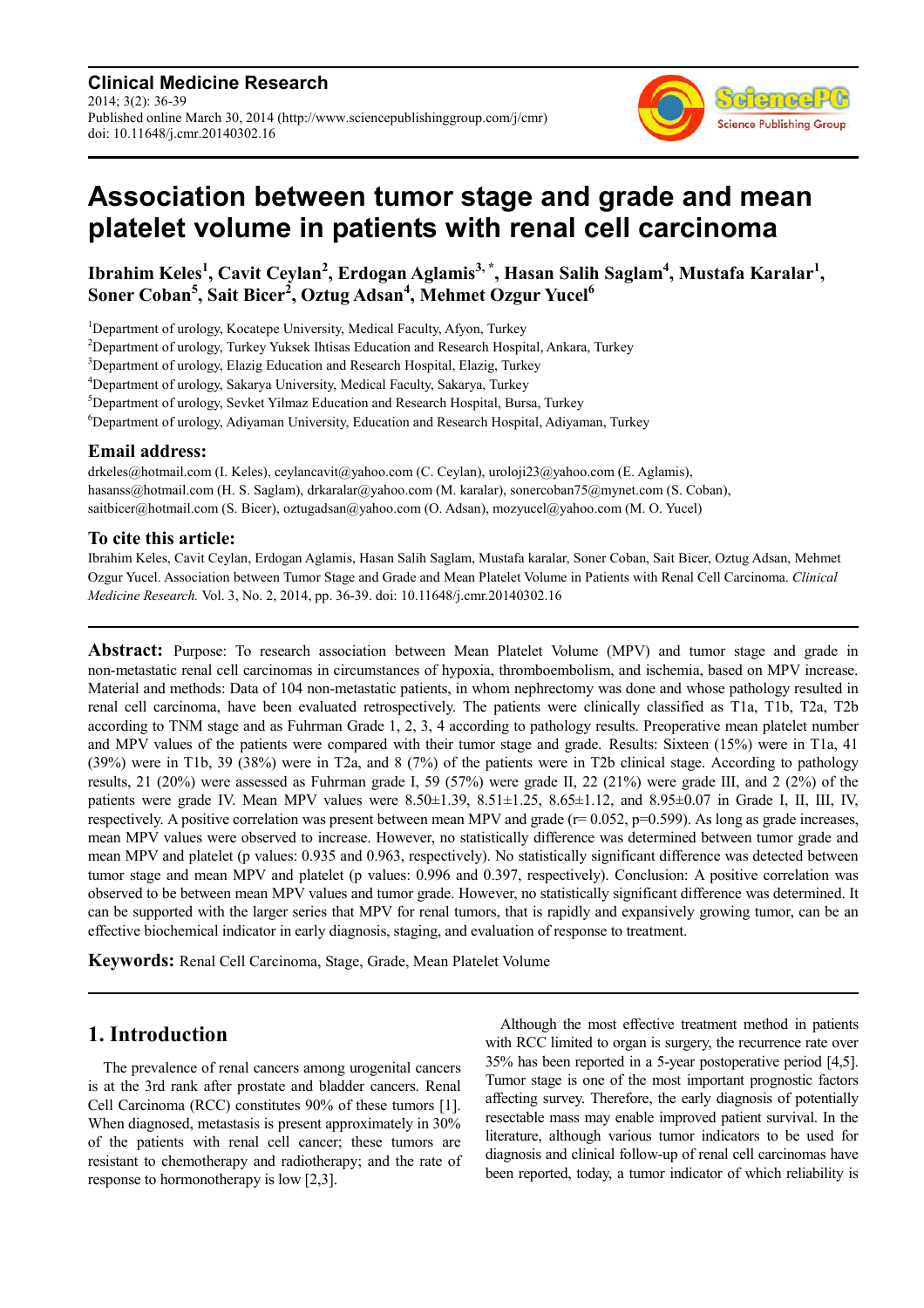high and which is specific to renal cell carcinoma has not been described yet [2,6] .

Platelets (Thrombocyte) have a crucial role in pathophysiology of diseases prone to thrombosis and inflammation [7]. Platelet size has been shown to reflect platelet activity [8]. Greater platelets include greater granules, are enzymatically and metabolically more active, and have more prothrombotic activity [9].

Mean Platelet Volume (MPV) is a potential marker most frequently used to measure platelet size and indicating platelet reactivity [10]. Increased platelet activation involves in development of atherosclerosis [11]. MPV levels elevate in vascular instances such as ischemia, venous thromboembolism, arterial thrombosis, acute ischemic syndrome (myocardial ischemia, cerebrovascular infarct) [12,13,14]. Furthermore, Varol et al. has shown high MPV in chronic hypoxia patients with severe obstructive apnea syndrome [15].

In our study, we also aimed to research the association between MPV and stage and grade of non-metastatic renal cell carcinomas, based on MPV increase in cases of hypoxia, thromboembolism, and ischemia.

# **2. Material and Methods**

Data of a total of 104 patients, in whom multi-centered radical nephrectomy or partial nephrectomy were performed due to diagnosis of renal mass and whose pathology resulted in renal cell carcinoma, have been evaluated retrospectively. Tumor dimension of all patients were measured investigating their preoperative computed tomography (CT); their clinical staging according to TNM classification and their pathologic grade according to Fuhrman grading system have been noted reviewing pathologic reports. The patients have been classified as T1A, T1B, T2A, and T2B according to TNM stage and as Fuhrman Grade I, II, III, IV according to pathology results. The patients who have a history of chronic obstructive lung disease, thromboembolism, obstructive sleep apnea, acute and/or chronic renal failure, liver function disorder or any inflammatory disease in their anamnesis have been excluded from the study.

PLT and MPV values of all patients have been noted examining their preoperative hemogram parameters. The normal reference range given for MPV values was 6-11 fL. The normal reference limit for PLT was 150-400  $10^3$   $\mu$ L. Preoperative PLT and MPV values of the patients were compared with tumor stage and grade.

Statistical analyses were performed using SPSS version 16.0 Windows version 16.0 (SPSS Inc. Chicago, IL). Firstly, conformity of all parameters to the normal distribution was assessed with Kolmogorov-Smirnov test. In comparison of mean values of data, One-Way Anova test was applied. In correlation analysis, Pearson correlation test was used. When P is <0.05, it was accepted statistically significant. Data were presented as means ± standard deviation.

#### **3. Results**

The mean age of the patients was  $61\pm12$  (36-86). Sixty

seven (64%) of 104 patients included into the study were male, 37 (36%) were female patients. Sixteen (15%) of the patients staged according to TNM classification were in T1a, 41 (39%) were in T1b, 39 (38%) were in T2a, and 8 (7%) were in T2b clinical stage. According to pathology results, 21 (20%) were Fuhrman grade I, 59 (57%) were grade II, 22 (21%) were grade III, and 2 (2%) of the patients were evaluated as grade IV. When pathologic sub-types were considered, 53 (51%) were clear cell carcinoma, 28 (27%) were sarcomatoid carcinoma, 14 (13%) were papillary carcinoma, 6 (6%) were cystic renal cell carcinoma and 3 (3%) were chromophobe cell carcinoma. The mean MPV values was the lowest in grade-I patients and found  $8.50\pm1.39$ ; the mean MPV value in grade-IV patients was the highest and found 8,95±0,07 (Table-1). A positive correlation was detected between grade and MPV (r= 0.052, p=0.599) (Figure-I). As long as grade of disease increases, the mean MPV value was observed to increase.

However, statistically no significant difference was determined when grade and mean MPV and mean PLT values were compared (p values: 0.935 and 0.963, respectively) (Table-1). When clinical stage and mean MPV and mean PLT values were compared, statistically no significant difference was detected (p values: 0.996 and 0.397, respectively) (Table-I)



*Figure 1. Correlation between Grade and MPV (p=0.599, r = 0.052) Abbreviation; MPV: Mean Platelet Volume* 

*Table 1. Mean MPV and PLT values according to clinical stage and grade of disease. (Abbreviation; MPV: Mean Platelet Volume, PLT: Platelet)* 

| <b>Stage-Grade</b> | $n$ (%)    | MPV(f)                     | $\mathbf{P}$       | PLT $(x10^3 \mu l)$ | P                  |
|--------------------|------------|----------------------------|--------------------|---------------------|--------------------|
|                    |            | $Mean \pm SD$              | value <sup>+</sup> | $Mean \pm SD$       | value <sup>+</sup> |
| T <sub>1</sub> a   |            | $16(15\%)$ $8.61 \pm 0.88$ |                    | $316.37 \pm 108.70$ |                    |
| T <sub>1</sub> b   | 41 (39%)   | $8.53 \pm 1.13$            | 0.996              | $296.9 \pm 104.08$  | 0.397              |
| T2a                | 39(38%)    | $8.53 \pm 1.46$            |                    | $273.03 \pm 96.04$  |                    |
| T2h                |            | $8(7\%)$ $8.57 \pm 1.32$   |                    | $326.37 \pm 154.91$ |                    |
| Grade 1            | $21(20\%)$ | $8.50 \pm 1.39$            |                    | $282.95 \pm 110.18$ |                    |
| Grade 2            | 59 (57%)   | $8.51 \pm 1.25$            | 0.935              | $295.28 \pm 110.01$ | 0.963              |
| Grade 3            | 22(21%)    | $8.65 \pm 1.12$            |                    | $298.36 \pm 100.21$ |                    |
| Grade 4            | 2(2%)      | $8.95 \pm 0.07$            |                    | $283.00 \pm 63.65$  |                    |

+ One-Way Anova test

#### **4. Discussion**

Renal cell carcinoma (RCC) is the most seen 3rd tumor among urogenital carcinomas and the most fatal one of urologic cancers. About 40% of RCC patients may be lost because of this disease; on the contrary, this rate in bladder and prostate cancers is approximately 20% [2,16].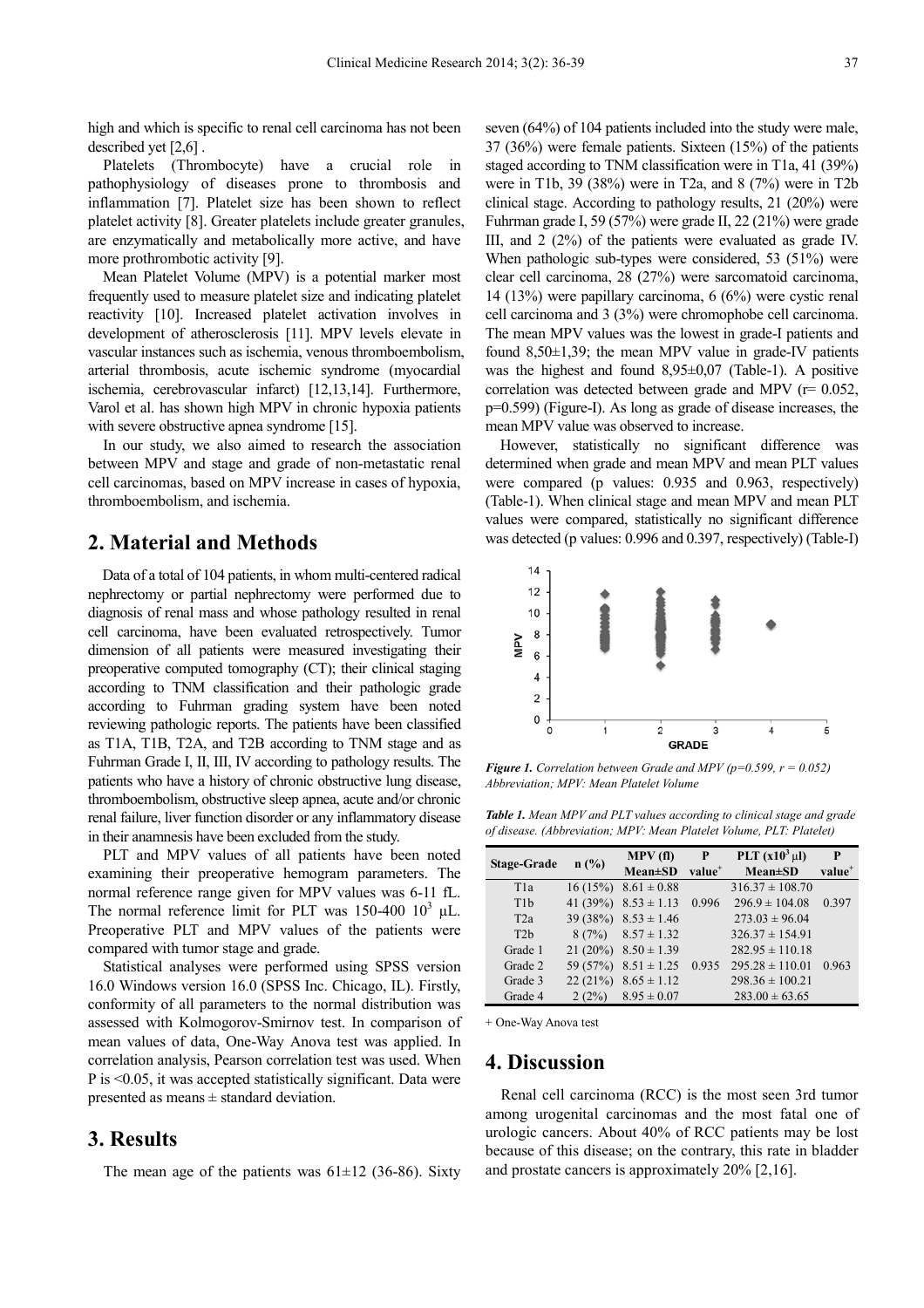To use nephron protective surgery more common in renal tumors day by day, increase of the rates of incidental detection, and early diagnosis have increased the need of tumor indicators in RCC even more [2]. In prediction of prognosis of RCC, up to date, parameters such as pathologic stage, the presence of micro-invasion, histological sub-type, nuclear atypia degree, specific clinical symptoms and findings have been used [2,17]. But, these parameters are determined generally during pathological examination and is unable to give sufficient information to clinician in predicting tumor act before nephrectomy [2]. Today, still, a tumor marker used for diagnosis of RCC, post-surgery follow-up, giving important information to clinician, and used routinely has been unable to be defined [2]. In the literature, although various tumor indicators (Ferritin, Telomerase-related protein I, Haptoglobulin, Plasma fibrinogen, Carcinoembryogenic antigen, Erythropoietin, Erythrocyte sedimentation rate, C-reactive protein, Basic fetoprotein, alpha-1 antitrypsin, Renin etc.) used for diagnosis and follow-up of RCC have been described, efficacy and clinical usage of these factors are limited [2,18-21]. Therefore, effective markers that can be used in diagnosis, staging, and clinical follow-up of RCC are needed. Recently, Mean Platelet Volume (MPV) have become a research subject in cancer patients. In our study too, the association between MPV and RCC was evaluated.

Mean platelet volume (MPV) is a simple indicator showing thrombocyte function and activation and can be affected by inflammation and noted with hematologic tests [7]. In cases such as chronic hypoxia such as nasal septal deviation and sleep apnea syndrome, MPV has been reported to increase [15,22]. Additionally, in vascular events such as myocardial infarct, acute ischemic stroke, venous thromboembolism, arterial thrombosis and in Type II diabetes mellitus, the MPV values increase [12-14]. On the other hand, the MPV values have been reported to decrease in rheumatoid arthritis, ankylosing spondylitis, and inflammatory bowel diseases [7,23,24].

In cancer patients, the risk of thromboembolism increases. Due to the risk of ischemia and thrombosis, MPV values have become a research subject in patients with cancer. In the literature, no study about MPV values in renal carcinomas has been encountered. However, studies researching the association between other organ cancers and MPV values are present. Mutlu et al. have reported that MPV values were found lower in patients with colon cancer [25]. Nonetheless, in the study performed by Karaman et al., they have reported that MPV values in patients with pancreatic adenocarcinoma is higher than patients with pancreatic neuroendocrin tumor [7].

In the literature, different results related to MPV values in cancer patients have been reported. In our study, mean MPV values was observed to elevate, as long as grade in renal cell carcinomas increases; however, statistically no significant difference was determined. Through studies to be performed on the larger series, clearer results can be achieved in direction of change in MPV values and that it can be used as

a tumor indicator in patients with renal cell carcinoma.

# **5. Conclusion**

In non-metastatic operable renal cell carcinomas, the markers which will be a precursor of clinical and pathologic stage of tumor may be a guide for a clinician. In our study, a positive correlation was observed to be between meant MPV values and tumor grade. However, statistically no significant difference was determined. It can be supported with the larger series that MPV for renal tumors, that is rapidly and expansively growing tumor, can be an effective biochemical indicator in early diagnosis, staging, and evaluation of response to treatment

# **Conflict of interest**

The authors declare no conflict of interest.

# **References**

- [1] Jemal A, Siegel R, Ward E, et al. Cancer statistics, 2008. CA Cancer J Clin 2008; 58:71–96.
- [2] Erdemir F, Parlaktas BS, Uluocak N, Ozcan F, Celik M, Gokce O. The significance of serum ferritin level in renal cell carcinima. Turk J Urol 2005; 31 (4): 479-484.
- [3] Gogus C, Baltaci S, Filiz E, Elhan A, Beduk Y: Significance of thrombocytosis for determining prognosis in patients with localized renal cell carcinoma. Urology 2004; 63: 447- 450.
- [4] Van Poppel H. Conservative vs radical surgery for renal cell carcinoma. BJU Int 2004; 94: 766-768.
- [5] Ali MA, Akhmedkhanov A, Zeleniuch-Jaquotte A, Toniolo P, Frenkel K, Huang X. Reliability of serum iron, ferritin, nitrite, and association with risk of renal cancer in women. Cancer Detect Prev 2003; 27: 116-121.
- [6] Miyata Y, Koga S, Nishikido M, Hayashi T, Kanetake H. Relationship between serum ferritin levels and tumor status in patients with renal cell carcinoma. BJU Int 2001; 88: 974-977.
- [7] Karaman K, Bostanci EB, Aksoy E, et al. The predictive value of mean platelet volume in differential diagnosis of non-functional pancreatic neuroendocrine tumors from pancreatic adenocarcinomas. Eur J Intern Med 2011; 22: 95–98.
- [8] Cil H, Yavuz C, İslamoglu Y, et al. Platelet Count and Mean Platelet Volume in Patients With In-Hospital Deep Venous Thrombosis. Clin Appl Thromb Hemost 2012; 18(6): 650-3.
- Kamath S, Blann AD, Lip GY. Platelet activation: assessment and quantification. Eur Heart J 2001; 22:1561-1571.
- [10] Park Y, Schoene N, Haris W. Meanplateletvolume as an indicator ofplateletactivation: methodologicalissues. Platelets 2002; 13:301-306.
- [11] Tsiara S, Elisaf M, Jagroop IA, et al. Platelets as predictors ofvascular risk: is there a practicalindex of plateletactivity? Clin Appl Thromb Hemost 2003; 9:177-190.